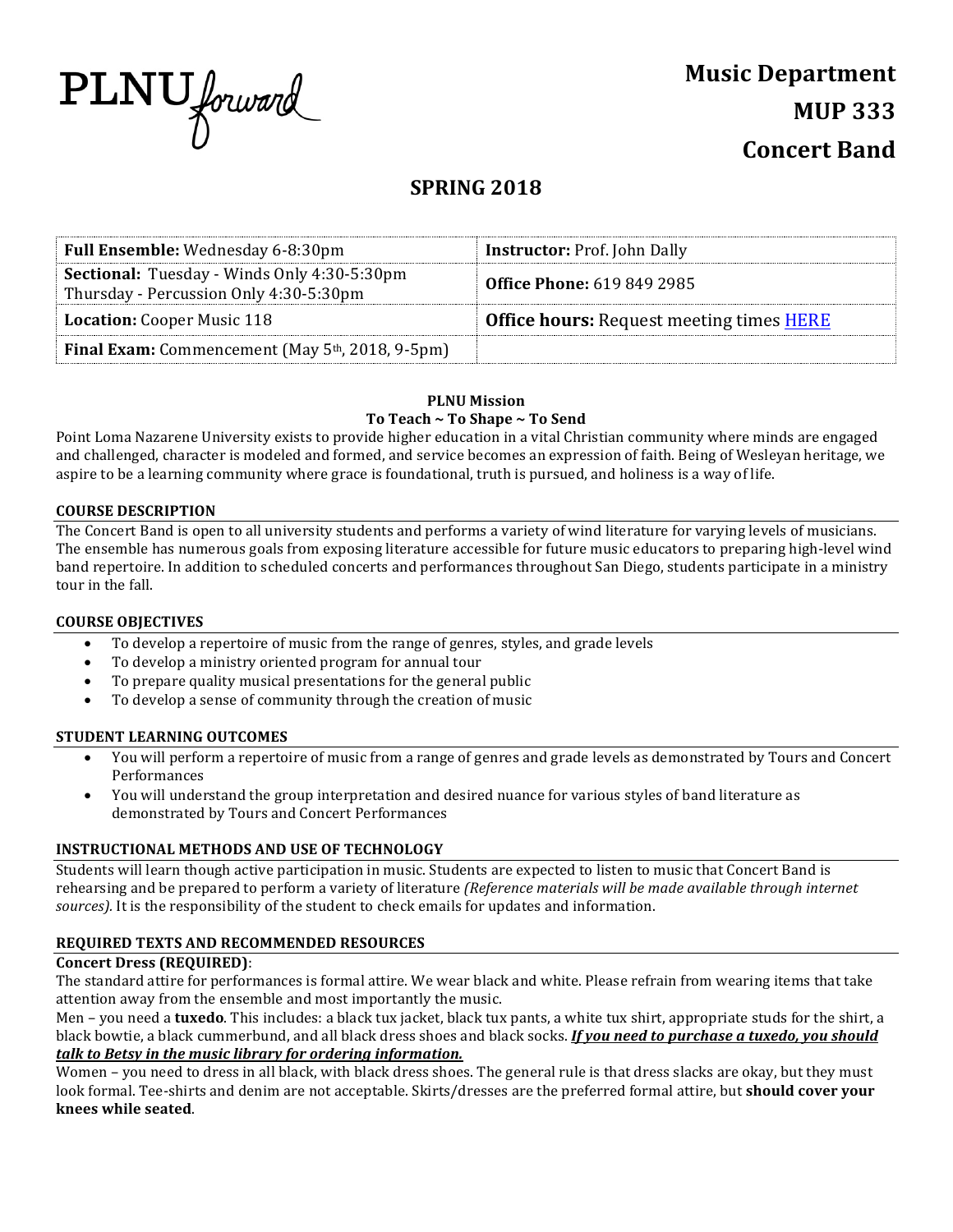### **Music:**

The department provides music, pencil and folders for each student.

Please understand that you will be responsible to replace any missing or damaged selections.

**Instruments**: Students are encouraged to have their own instrument in working condition. The department has a limited inventory of instruments that can be used. Department instruments should be checked out through Betsy in the music office.

**Instrument Storage**: Lockers are available for instrument storage and may be checked out through Betsy in the music office. The music building is a highly used building and it is your responsibility to make sure that all of your personal items inside your locker.

**Locker Check-Out Process**: Go to the business office and pay a \$5.00 lock fee. Bring the receipt to Betsy in the music office. Give her the receipt in exchange for a lock and locker number.

# **COURSE SCHEDULE 2017-2018**

### **Weekly Schedule: ALL – Wednesday 6:00-8:30pm**

# **Winds- Tuesday 4:30-5:30 ~ Percussion – Thursday 4:30-5:30**

| Spring Semester – Concert Band |           |                                                 |                      |  |
|--------------------------------|-----------|-------------------------------------------------|----------------------|--|
| Wednesday                      | 1/10/2018 | First Rehearsal                                 | 6pm-8:30pm           |  |
| Thursday                       | 2/1/2018  | Cultural Event with SD Winds (Attendance Only)  | 7:30 <sub>pm</sub>   |  |
| Friday                         | 2/23/2018 | <b>Joint Concert</b>                            | 7:30 (6pm Call)      |  |
| Tuesday                        | 2/27/2018 | <b>Peninsula Winds Concert</b>                  | 7:30pm (Call 6pm)    |  |
| Tuesday                        | 3/27/2018 | Combined Sectional (Winds and Percussion)       | $4:30-6$ pm          |  |
| Wednesday                      | 3/28/2018 | No Rehearsal (Easter)                           |                      |  |
| Wednesday                      | 4/11/2018 | Regular Rehearsal / Recording in Crill          | $6-9$ pm             |  |
| Thursday                       | 4/12/2018 | Dress Rehearsal / Recording in Crill            | $6-9$ pm             |  |
| Friday                         | 4/13/2018 | <b>Spring Concert</b>                           | 7:30pm (Call 6:30pm) |  |
| <b>Thursday</b>                | 4/19/2018 | <b>College Band Night</b>                       | <b>TBD</b>           |  |
| Tuesday                        | 4/24/2018 | Wind and Percussion Recital                     | 4:30pm-6pm           |  |
| Saturday                       | 5/5/2018  | Commencement / Band & Choir Luau<br>(MANDATORY) | $9:15am - 5:30pm$    |  |

### **REHEARSAL AND SECTIONAL GRADING AND ATTENDANCE PHILOSOPHY**

Growing as an ensemble relies on everyone being present and engaged at rehearsals. Thus, we depend on you to be at EVERY rehearsal on time and ready to play. Please do not plan study groups, work, excursions, etc. during band times.

1% will be deducted for each **unexcused** tardy. 3% will be deducted for any **unexcused** absence from sectional. 5% will be deducted for any **unexcused** absence from rehearsal. To be excused, students are to notify Prof. Dally before any absence or tardy occurs. There will be no penalty for **excused** absences or tardies. See PLNU Music Department Policy on missing performances. 

| Attendance                   | 1/3 of Final Grade |
|------------------------------|--------------------|
| Participation                | 1/3 of Final Grade |
| <b>Practical Assignments</b> | 1/3 of Final Grade |

### **ATTENDANCE AND PARTICIPATION** *(Department Adopted)*

Students will be advised each term of the schedule of specific ensemble performance obligations they are expected to meet; missing a scheduled performance will result in 1-3 full grades lower *(see Attendance/Participation Policy below)*. It is expected that the ensemble performances will take precedence over outside commitments. Students may only petition an absence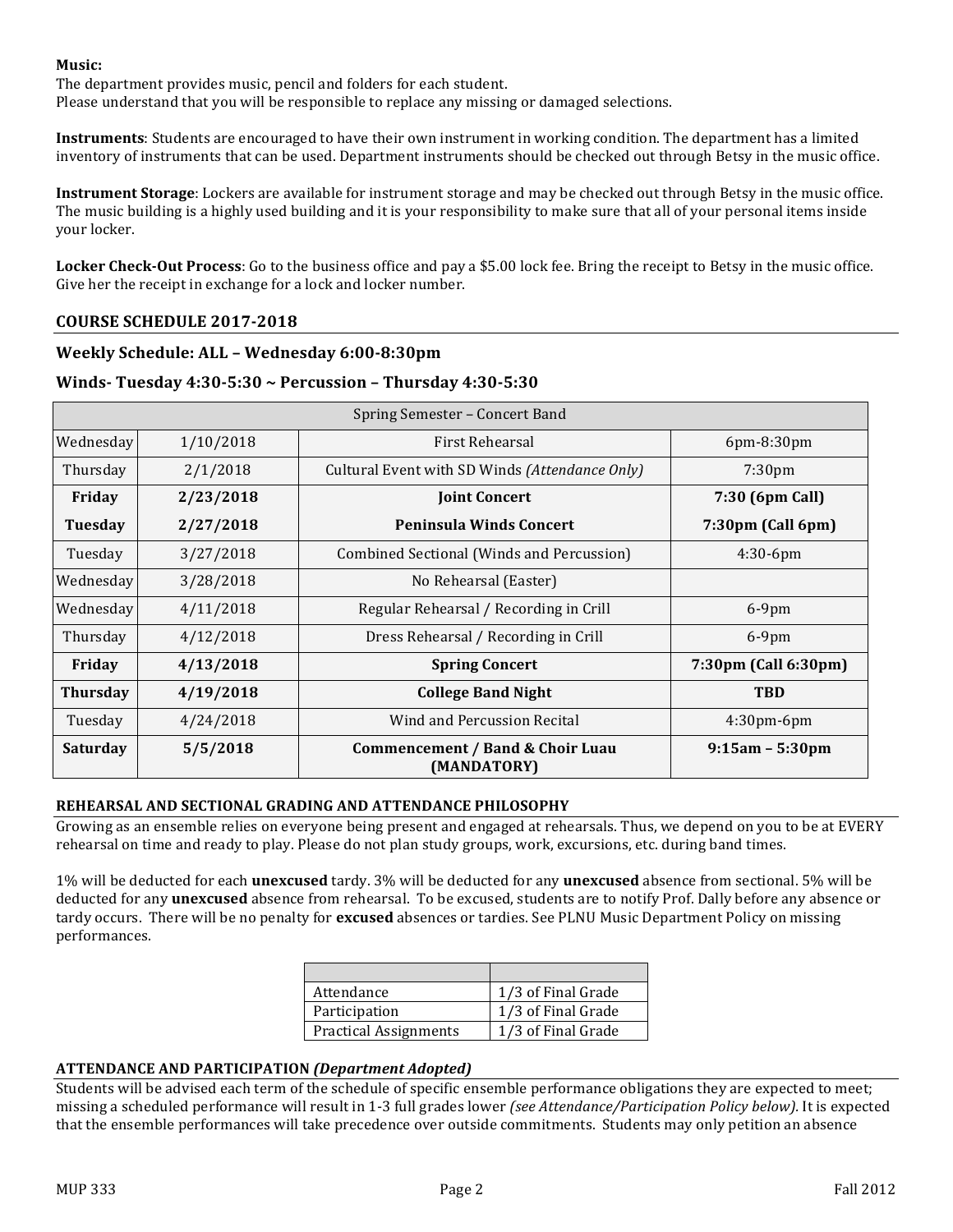penalty for circumstances that are beyond their control such as sickness and personal family matters. It is expected that the student will communicate circumstances immediately.

1. Ensemble grades are based on attendance, attitude, and achievement. Students are required and expected to perform to the utmost of their ability, displaying a professional attitude in rehearsals and concerts.

2. Absences due to illness or of a personal nature should be cleared with the conductor of your assigned ensemble. Requests due to personal injury must be accompanied by medical documentation. Timely reporting will help students to avoid penalties due to absence from rehearsals or concerts.

3. At their discretion, conductors may excuse students from rehearsals or concerts for PLNU activities.

4. At their discretion, conductors will have a choice of lowering up to three full grade for missing a performance event. For example, a missed performance for service club may only be docked by one grade while a spring concert would bring a grade down by three full letter grades.

5. Failure to meet the basic guidelines above may result in a student forfeiting their scholarship.

This policy above, instituted by the PLNU Music Department states the minimum requirement for all courses. Individual professors **do not** have the option of establishing a more lenient policy; they may, however, establish a more rigorous policy, which is to be described in their course syllabus.

See Academic Policies in the undergrad student catalog for information on withdraws and drops.

### **PLNU ATTENDANCE AND PARTICIPATION POLICY**

Regular and punctual attendance at all classes is considered essential to optimum academic achievement. If the student is absent from more than 10 percent of class meetings, the faculty member can file a written report, which may result in deenrollment. If the absences exceed 20 percent, the student may be de-enrolled without notice until the university drop date or, after that date, receive the appropriate grade for their work and participation. See Academic Policies in the Undergraduate Academic Catalog.

### **CELL PHONE USE POLICY**

Beyond tuning, there is no need for cell phones during rehearsals. Therefore, a student's final grade will receive a 4% deduction for EACH unauthorized use of a cell phone.

### **INSTRUCTOR AVAILABILITY**

Students may call or e-mail Prof. Dally for a private conference. I also have an open door policy. If you drop by my office and I am available, please come in.

### **PRIVATE LESSONS**

One of the best ways to become a better player is to be actively involved in a private studio. Although music majors/minors, scholarship recipients and performance award recipients may be required to take lessons; I encourage all students to consider joining a studio regardless of your major. If you have room in your schedule, lessons are a great deal. If your schedule reads "MUA000 audition first week" you have a holding line that has you pat for lessons. You will need to drop that class and add the correct number for your lessons.

It is your responsibility to contact the appropriate instructor immediately.

| <b>Adjunct Name</b><br>Email |                                            | <b>Phone</b>            | Instrument(s)                 |  |
|------------------------------|--------------------------------------------|-------------------------|-------------------------------|--|
| Pam Martchev                 | Pamflute75@gmail.com                       | 213-840-9433            | Flute and Piccolo             |  |
| Danette White                | danettebassoon@hotmail.com                 | 619-444-1087            | Bassoon                       |  |
| Pete DeLuke                  | Peterdeluke@att.com                        | 619-252-5022            | Sax, Clarinet                 |  |
| Mark Shannon                 | spfmarcato@aol.com                         | 415-786 6094            | Sax, Clarinet                 |  |
| John Wilds                   | trombacelt@aol.com                         | 619-696-9324<br>Trumpet |                               |  |
| Mike McCoy                   | mikelmccoy@mac.com                         | 858-245-4697            | French Horn                   |  |
| Brian O'Donnell              | trombone.brian@gmail.com                   | 760-420-5409            | Trombone / Euphonium          |  |
| Jenn Opdahl                  | jropdahl@yahoo.com<br>858-200-6540<br>Tuba |                         |                               |  |
| Andy Watkins                 | andwat82@gmail.com                         | 773-458-0627            | <b>Drumset and Percussion</b> |  |

### **FINAL EXAMINATION POLICY**

Successful completion of this class requires taking the final examination **on its scheduled day**. The final examination schedule is posted on the Class Schedules site. No requests for early examinations or alternative days will be approved.